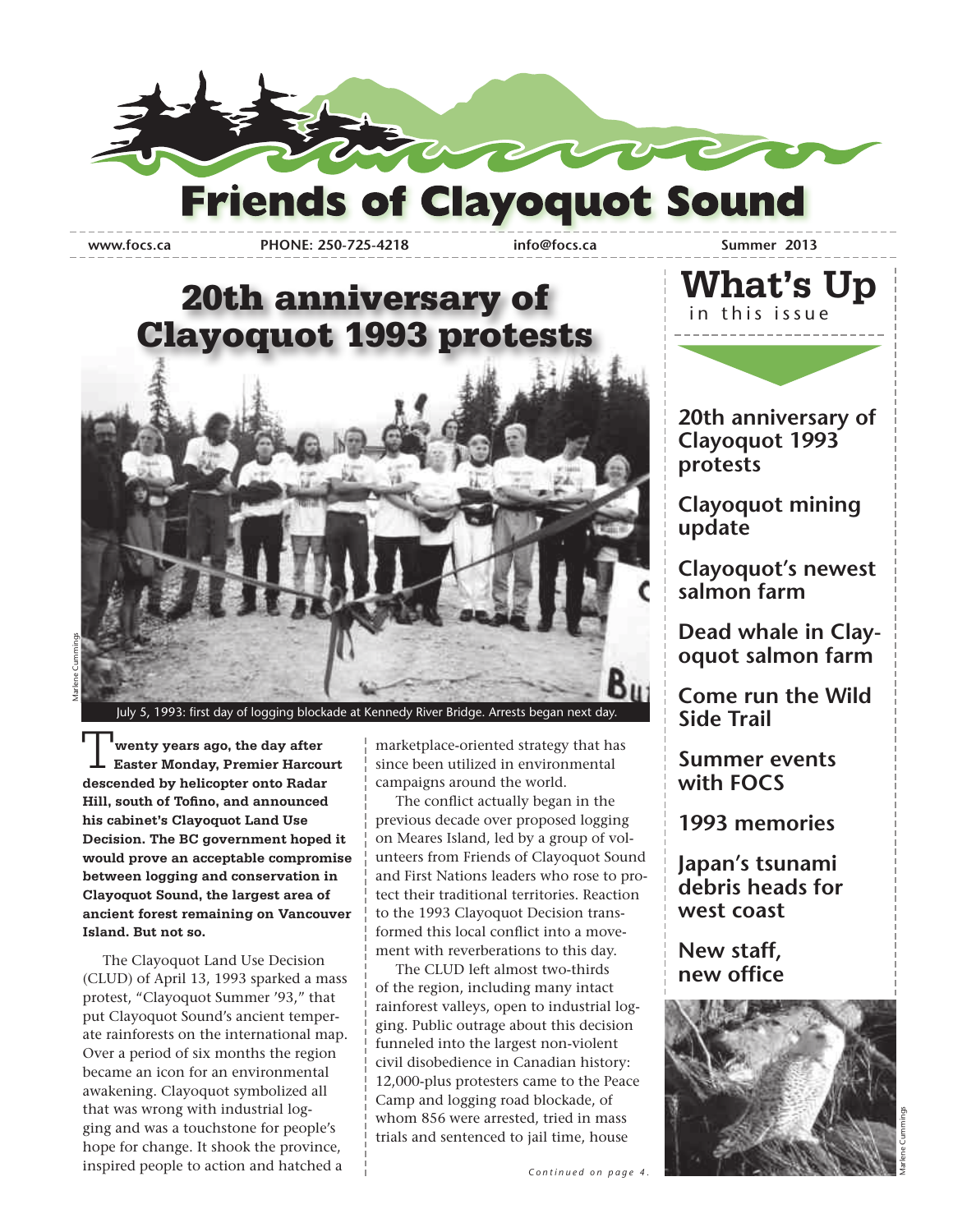### **Clayoquot mining exploration update: Catface Mountain and Fandora**

**According to its annual report, Imperial Metals intends to limit exploration in 2013 to its existing mines: Huckleberry and Mount Polley copper mines in BC, and Sterling gold mine in Nevada. It's also busy building infrastructure for the new Red Chris copper-gold mine in northwest BC, scheduled to open next year.**

 **Hence, it appears Clayoquot Sound will be safe this summer from exploratory drilling. Imperial last drilled into Catface Mountain's copper deposit in 2010, to help assess whether it's worth developing into a huge open-pit mine.**

 **Clayoquot Sound has a number of abandoned mines, one of which is the old Fandora gold mine in Tranquil Valley, which Imperial is interested in re-opening. The company received an exploratory drilling permit in 2010, and later applied for an amendment for additional drilling and trenching. However, no drilling has happened to date at Fandora, and it looks like 2013 will be drill-free too.**

*Maryjka Mychajlowycz*



**2** *KEEP IT WILD!*

## Clayoquot's newest salmon farm: *Plover Point*



**4** arly this year, Mainstream Canada, a subsidiary of Norwegian-owned Cermaq, began farming Atlantic salmon at its controversial new feedlot–Plover Point–along the shore of Meares Island in Clayoquot Sound. Tarly this year, Mainstream<br>
Canada, a subsidiary of Norwe- wild salmon, and their other harmfu

 The open net-cage feedlot was approved last fall, although it is opposed by Tla-o-qui-aht First Nation who declared Meares Island a Tribal Park in 1984, and by Tofino municipal council and chamber of commerce. Plover Point was the only site exempted from the moratorium on salmon farm expansion in BC while the Cohen Commission (2009-2012) examined the decline of Fraser River wild sockeye salmon.

 Mainstream is proud that 2 of the 12 cages are made of copper alloy, a North American first, as part of a comparative trial between copper mesh and the usual nylon nets. But tinkering with open net-cages misses the point. What's needed is to get salmon feedlots out of the ocean and out of wild salmon migration routes.

The disease and parasite risks that

wild salmon, and their other harmful effects on the ocean environment, are well-known in BC and globally and have prompted numerous inquiries, legislative committees and moratoria. Wild salmon are in decline everywhere that open net-cage salmon farms operate around the world (Ford and Myers 2008).

 In the Clayoquot Sound Biosphere Reserve, where there are 21 feedlot sites, wild salmon are in serious decline despite having relatively pristine freshwater spawning habitat.At the same time, parasites such as sea lice and diseases such as IHN (Infectious Hematopoietic Necrosis) are being documented at salmon feedlots in the Sound.

 Plover Point serves as an egregious reminder not to eat farmed salmon and to choose sustainable seafood instead.

*Maryjka Mychajlowycz*

**Check out SeaChoice's Sustainable Seafood Guide at www.seachoice.org**

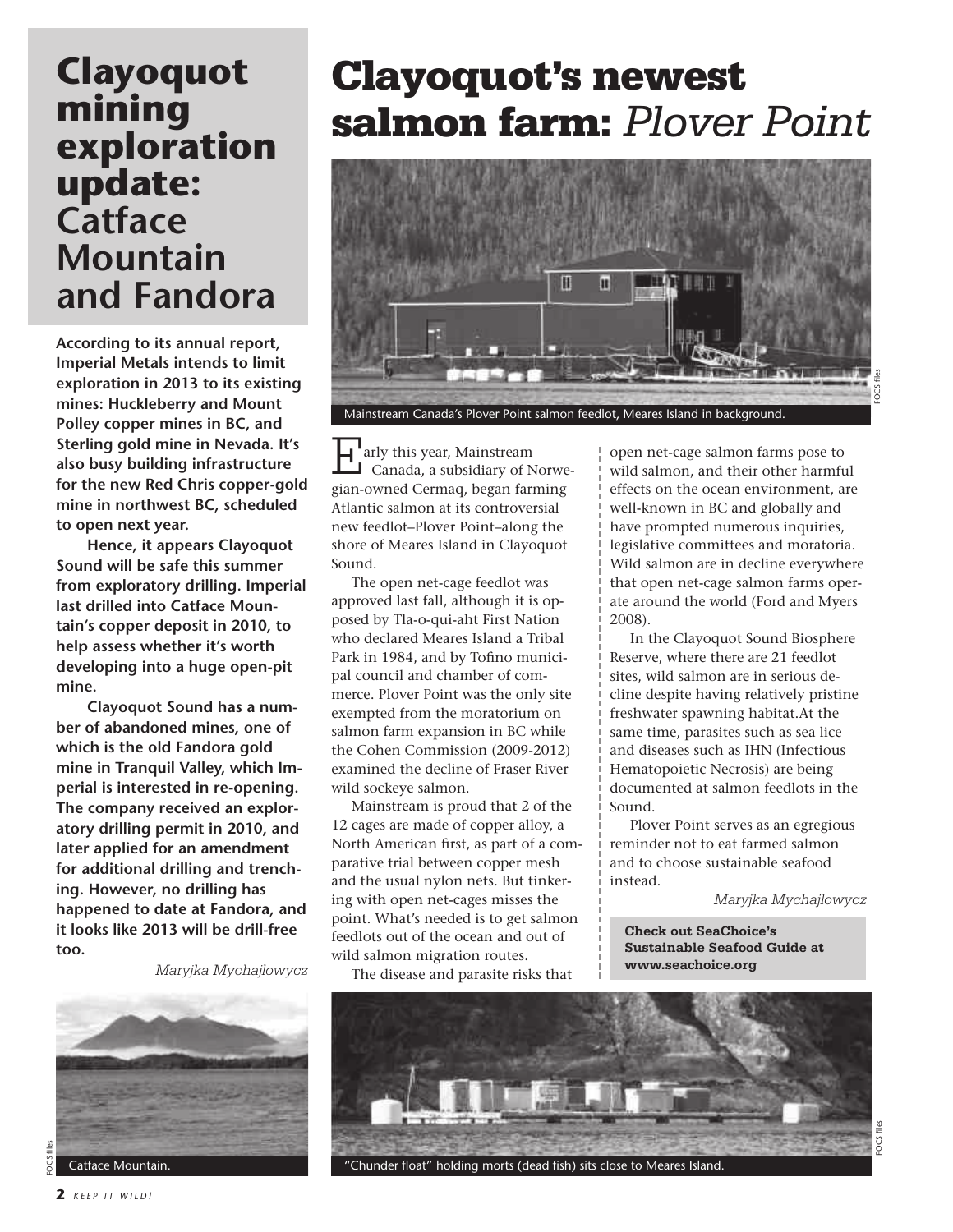## Dead whale found inside Clayoquot salmon farm

n March 27th a young female humpback whale was discovered dead inside the predator netting that surrounds Mainstream Canada's Ross Pass net-cage salmon farm, about 19 km north of Tofino.

 The whale, reportedly not in fresh condition, was towed to a nearby beach where Fisheries and Oceans Canada (DFO) scientists took tissue samples for a necropsy. The Norwegian-owned company claims the whale was already dead and somehow drifted up inside the farm's predator net, but that seems unlikely. DFO officials are conducting an "active enforcement investigation."

 Four years ago, in March 2009, a young humpback whale was found inside Mainstream's Mussel Rock feedlot. It had entered through a gap in the outer predator net, which was being replaced, and became trapped overnight. Fortunately, that whale found its way out without mishap.

 "Humpys," once hunted to near extinction, were legally protected in 1966. They began returning to Clayoquot Sound in the late 1990s, to the delight of locals, tourists and whale watching businesses. About 2,800 individuals now





Humpback whale breaching. Photo: John Forde, The Whale Centre, Tofino, www.tofinowhalecentre.com

spend time on the Vancouver Island coast —fewer than the estimated 4,000, prior to the rise of commercial whaling in the early 1900s. No longer considered "threatened," the species was upgraded to "special concern" in 2011.

 As whale numbers grow, so too does the likelihood of another dangerous interaction with one of Clayoquot's 21 salmon feedlots, possibly leading to another whale death or the escape of farmed salmon. This is just one of many good reasons to pull salmon feedlots out of the ocean.

 The bones of the Ross Pass whale are now on Salt Spring Island, buried in manure to remove the flesh. They are ultimately destined to become a museum display.

## *Summer events with FOCS*

### Saturdays 10am-2pm

Find our info booth at the Tofino Community Market on the Village Green. If you've never been a part of a protest before, then here's your chance–come take a picture with a historic protest sign!

### Thursday evenings

Catch FOCS at the Tofino Community Theatre (on Campbell at Third, opposite Village Green) for an educational, entertaining presentation.

### Clayoquot Wild Weekend **August 8-11, 2013**

*Celebrating 20th anniversary of Clayoquot Summer '93* 

when thousands of citizens stood up to protect Clayoquot's ancient forest from logging

**Thursday evening** – Clayoquot Café presentations and discussion

**Friday night** – dance in Tofino

**Saturday** – picnic, group photo at Kennedy River Bridge, music jamming, camping at Kennedy Lake

*Greg Blanchette* **Sunday** – enjoying Kennedy Lake

### *Come run the Wild Side Trail*

Beautiful Flores Island, home to the Ahousaht First Nation, is often called the "crown jewel" of Clayoquot Sound, with its many pristine, ancient-forest valleys and long, sandy beaches. It is home to the stunning Wild Side Trail, a First Nations-developed hiking trail that traces 11 km of beaches and headlands facing the open Pacific.

Saturday, June 22nd, is the second annual Run the Wild Side Trail race, staged in conjunction with Running Room sports stores. The race starts from the community of Ahousat and covers 22 km of beach, boardwalk and trail (return distance). A 10k route is also available for other levels of runners/walkers. Catch the boat ride from Tofino to this unique west-coast fitness event. **More info online at WildSideTrail.com or facebook.com/WildSideTrail**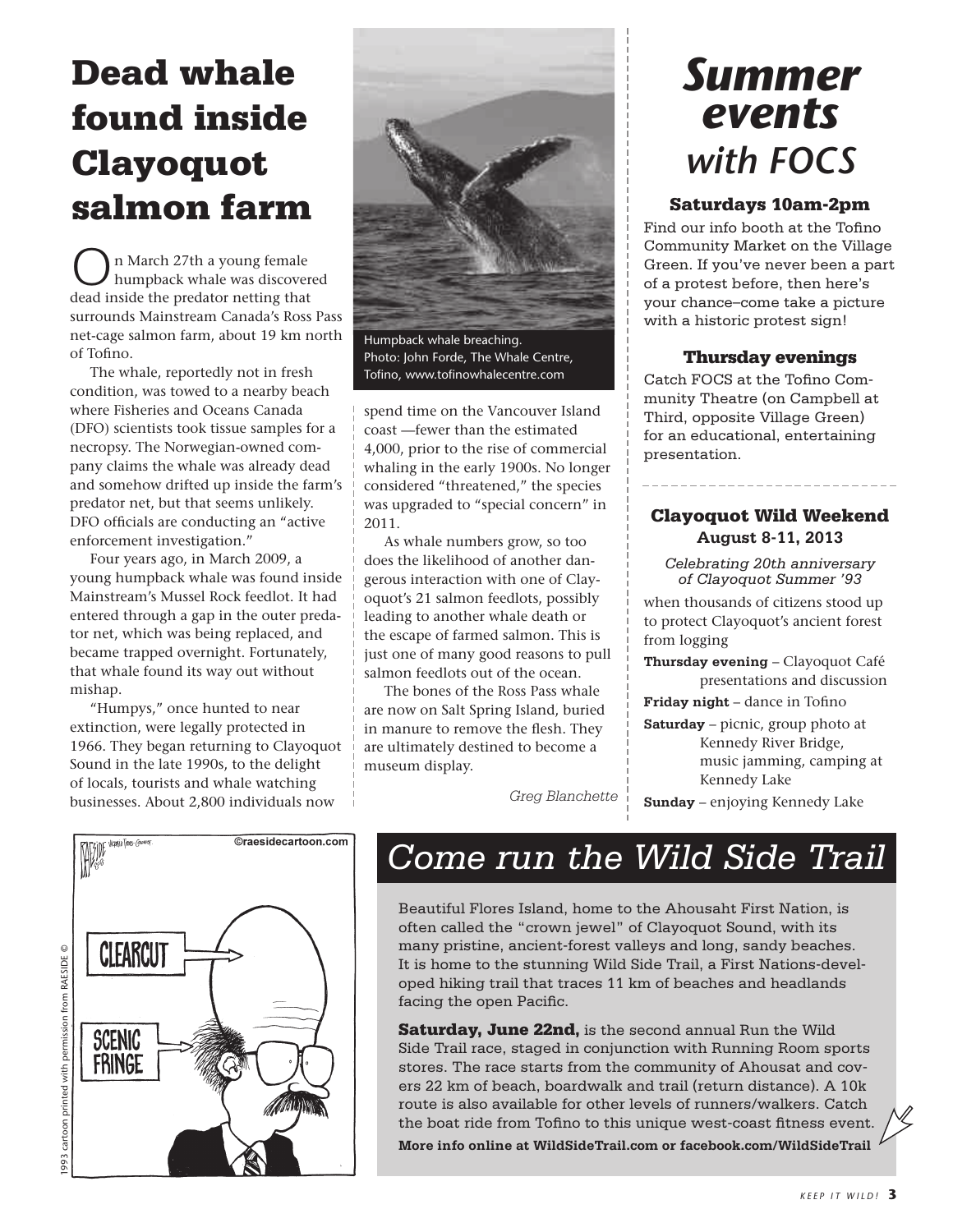## T I M E L I N E

| 1992            | 65 arrested in logging road<br>blockade at Clayoquot Arm<br>Bridge.                                                                                                                                                                                                               |  |  |
|-----------------|-----------------------------------------------------------------------------------------------------------------------------------------------------------------------------------------------------------------------------------------------------------------------------------|--|--|
| 1993<br>Jan/Feb | International campaign<br>takes off with ad in New<br>York Times and FOCS trip<br>to Europe. Boycott of Mac-<br>Millan Bloedel and other<br>companies called for.<br>Premier Harcourt travels to<br>Europe to counter boycott<br>call.                                            |  |  |
| April 13        | NDP decision to log 62%<br>of Clayoquot Sound (74%<br>of productive old growth<br>forest).                                                                                                                                                                                        |  |  |
| June 28         | FOCS sets up Peace Camp<br>at "Black Hole" clearcut<br>beside Hwy 4.                                                                                                                                                                                                              |  |  |
| July 5          | Daily blockades and ar-<br>rests begin at Kennedy<br>River Bridge on West Main<br>logging road. Supporters<br>begin arriving from all over<br>Canada, US, and overseas.                                                                                                           |  |  |
| Aug 9           | Mass arrest, 309 arrested.                                                                                                                                                                                                                                                        |  |  |
| Sept 1          | Mass trials begin in Vic-<br>toria. Protesters receive<br>jail terms ranging from<br>suspended to 6 months,<br>and/or fines ranging from<br>\$250 to \$3,000.                                                                                                                     |  |  |
| Sept 7          | Second mass arrest, 242<br>arrested.                                                                                                                                                                                                                                              |  |  |
| Oct 4           | Peace Camp closes, but<br>occasional blockades con-<br>tinue until Nov 10.                                                                                                                                                                                                        |  |  |
| Oct 27          | Premier Harcourt strikes<br>Clayoquot Sound Scientific<br>Panel to draft "world-class"<br>logging practices.<br>Year ends having seen<br>largest peaceful civil dis-<br>obedience in Canadian his-<br>tory, 856 arrested, charged<br>and sentenced; about<br>12,000 participated. |  |  |
|                 |                                                                                                                                                                                                                                                                                   |  |  |



#### **Cover story continued.**

arrest and/or fines. By October 1993 when the protest wrapped up, it spilled into years known as the "War in the Woods." Environmental groups targeted corporate customers of BC wood and paper around the world, causing the province grief and the industry millions in lumber and paper sales.

 In response to the non-violent but highly energized uprising, the political ground in BC shifted. Clayoquot marked a renaissance in First Nations land rights discussions and environmental groups became powerful intermediaries both in the wood supply chain and in the political discourse. Importantly, the public became defiant over what they saw to be legal but wrong – the destruction of the environment – and began to stir.

 Out of the controversy the First Nations in Clayoquot Sound, who hadn't been consulted on the land use decision, were chosen to be first in the province's new treaty process and a ground-breaking pre-treaty agreement was signed. By October, then-Premier Mike Harcourt established the Clayoquot Sound Scientific Panel for Sustainable Forest Practices. The

**Logging has decreased dramatically in Clayoquot.**

In 1993, the volume of wood logged was 450,000 cubic metres (equivalent to 450,000 telephone poles). Over the last 10 years, logging has varied from 70,000 to 200,000 cubic metres per year. outcry against wanton clearcut logging sparked the province to initiate BC's first Forest Practices Code. The logging industry circled its wagons in an attempt to defend its tarnished reputation in the marketplace, but change was apace.

 What happened in Clayoquot Sound in 1993 has had a major influence on global environmental movements, BC's Great Bear Rainforest campaign, and even the tar sands and pipeline campaigns of today–as well as on conservation of Clayoquot's forests.

 It has been 20 years. 60% of Clayoquot's rainforests are now off limits to logging, but most of the region's intact rainforest valleys are still unprotected. And the region's First Nations communities still struggle economically.

 Yet we see new opportunities for conservation and human well-being growing again in Clayoquot Sound. A lasting solution that permanently protects Clayoquot's intact valleys and helps First Nations to build a conservation economy may soon be at hand. The Clayoquot Sound Conservation Alliance (ForestEthics, Friends of Clayoquot Sound, Greenpeace, Sierra Club BC and Wilderness Committee) is working to move such a solution forward.

#### *Valerie Langer*

Director of BC Conservation for ForestEthics Solutions and former FOCS campaigner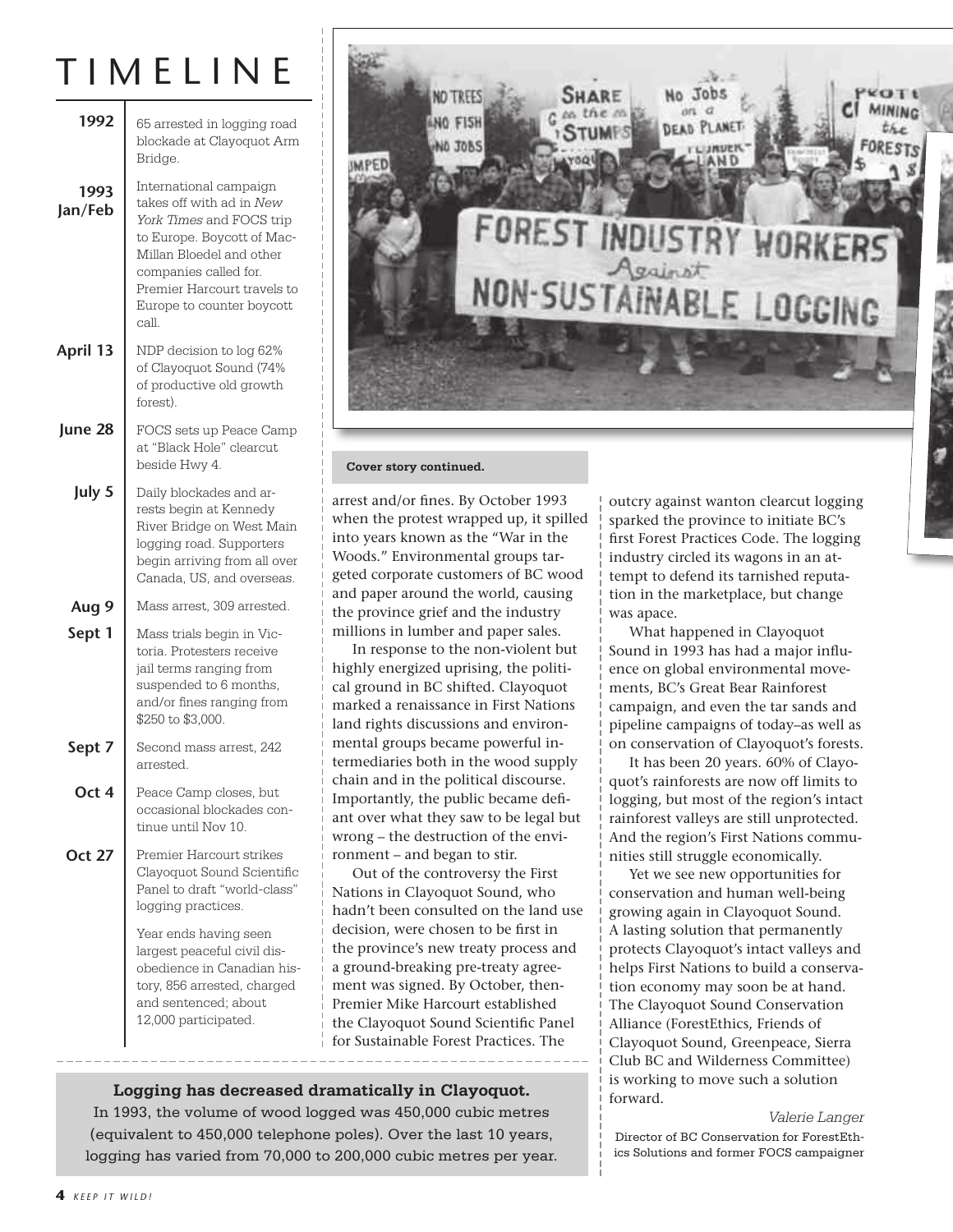

Marlene Cummings

### *'93 memories…*

 $\boldsymbol{I}$ n 1992, when I was 65, I was arrested  $\quad$   $\mid$   $\boldsymbol{I}$ *for blocking a logging road in Clayoquot. I was not sent to jail but my probation said I could not go near any logging road in BC.* 

Ron Shaul

 *I felt I could contribute to the 1993 campaign by teaching peaceful civil disobedience workshops for a month at the Peace Camp, a ways from the Kennedy Bridge blockade site. I ended up staying for 3 months and 6 days! I loved doing the workshops, meeting people from across Canada and beyond–from teens to seniors–and hearing afterwards of their experiences at the blockade.*

 *Living in the camp was a life changing experience. Being older than most volunteers, I knew how to take care of myself without burning out. My favourites were singing and finding something to laugh about. My greatest memory? When Midnight Oil played at our Peace Camp, I got to sing and dance!*

 *At 85 years I am still an activist for the environment.*

*Jean McLaren* civil disobedience trainer

 *n 1993 there were no cell phones or Internet. We spent two weeks phoning and faxing, encouraging people to come, but when we set up the camp we were a small core group of about ten people. Amazingly, people did start arriving. After our fax was read on the news, "This just in, an anonymous fax, blockades in Clayoquot Sound begin July 5th," the trickle turned into carloads. By early July, we already had about 500 people living in the clearcut known as the Black Hole.*

 *Within weeks the camp had become a social experiment––an eclectic community united by a common purpose. It was an incredible cross-section of Canadians, figuring out how to live together, organize together and share shifts in the communal kitchen. People overcame their differences and worked side by side, changing the course of history – or sometimes just doing dishes. One thing is for sure: the experience changed the lives of those of us who experienced it forever.* 

> *Tzeporah Berman* blockade coordinator for FOCS *Rob Thompson*



 $\boldsymbol{I}$  was actively campaigning in Ontario *for BC old growth. When Elizabeth May and the Sierra Club organised the east to west "Clayoquot Express" in Nov. 1993, two friends and myself joined the train in Toronto. On the journey west we had many memorable encounters, particularly when we visited the previous blockaders in Nanaimo Correctional Centre – those who had already been arrested in the summer, then tried and sentenced. We spoke at the gates with arrested grandmother Betty Krawczyk. My anger toward the BC government and determination to be active were further heightened. Ours was the last blockade of that unforgettable year and when we blocked the bridge, we knew the likely court outcome. I was honoured to have been arrested -- and later in detention -- alongside Newfoundland fisher Bernard Martin who connected the overfishing and collapse of the east coast cod stocks to overcutting BC's forests.*

arrestee

FOCS archives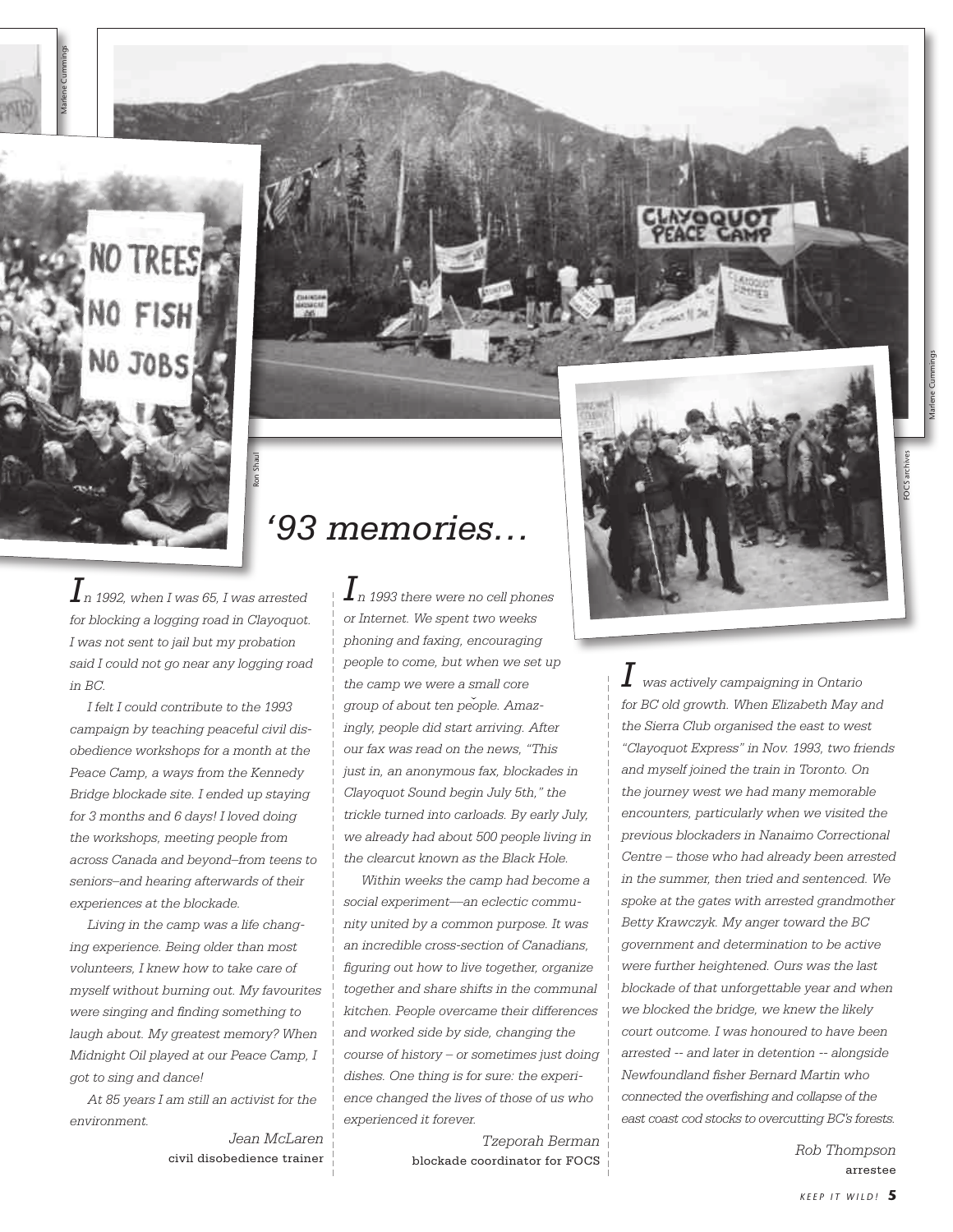## Japan's tsuna<mark>mi debris</mark> heads for west coast

The March 11th, 2011 Great<br>Tohoku Earthquake in Japan he March 11th, 2011 Great resulted in a tragic tsunami that created a large amount of floating marine debris. Two years later the debris is still spreading over the North Pacific Ocean. There are currently 1.5 million tonnes of tsunami debris afloat in the Pacific, and it is estimated that 80 percent will be deposited along the coastlines of Washington and Vancouver Island. The threat of this bombarding the West Coast over the next few years has created a new sense of urgency over the problem of marine debris.

 The tsunami debris consists of a large number of bottles, plastics, and styrofoam, as well as pieces of fibreglass from boats, construction debris, rope, fishing nets and buoys. The debris that has already washed ashore includes plastics, several small boats, a dock (Oregon), and the infamous Harley Davidson motorcycle (Haida Gwaii). Because of the large amount of plastic and styrofoam, there will be significant long-term impacts, both for local communities and ecosystems.

 The environmental impact is especially detrimental in areas of high biodiversity such as Clayoquot Sound. Plastics mistaken for food can cause suffocation in marine animals, and disrupt food webs in delicate ecosystems, and science is revealing more about the toxic effects of bio-accumulation. Whereas the huge degradation caused by oil spills can last for 50 years, plastic debris degrades into smaller and smaller pieces and can



Japanese plastic fishing-net floats and aluminum Sprite bottle, found pre-tsunami in Brooks Peninsula on west coast of Vancouver Island. Similar items are expected in tsunami debris.

take over 500 years to fully deteriorate.

 In addition, debris can carry invasive species, which are immensely damaging to marine ecosystems. The disturbance already caused by debris makes the coast particularly vulnerable to invasive species, and a highly invasive species of kelp, *Undaria pinnatifida*, has already been found on debris.

 If tsunami debris is found, it can be documented through the Coastbusters app, which allows people to take pictures of debris on a smartphone, and records the location to help with tracking and cleanup efforts. Hazardous debris can be reported to the BC spill reporting line (1-800-663-3456). Fortunately, there is no threat of radioactivity.

 The debris will continue to arrive over the next year. One million dollars in funding from the Japanese government has been secured to support coastal communities and First Nations with debris planning, management and clean-up. The debris management plan for Barkley and Clayoquot Sounds is being spearheaded by Ucluelet's Karla

Robison, and the regional working group will put the plan into action over the summer months.

 The growing support for beach cleanups in the region is excellent. Nonetheless, it is important to not lose sight of the bigger problem. Marine debris will continue to wash up onto the shores of Clayoquot Sound for years to come. The 6th international conference on marine debris (May 2013 in Hawaii) will summarize lessons learned from this catastrophic event, review the state of knowledge of the long-standing problem of marine debris, and explore market solutions to the most urgent threats. With tsunami debris in the spotlight, there is a great opportunity to seek innovative approaches to address the global problem of ocean debris.

*Nicki Simpson and Andrew Almack* from PlasticShore, a non-profit that recycles plastic debris for eco-label certification in commercial product lines

### **Where were you during Clayoquot Summer '93?**

Whether you participated or watched from afar, we invite you to share your memories, photos, stories, poems, songs via our new Facebook group:

**20th Anniversary of Clayoquot Summer '93.**





1993 cartoon printed with permission from RAESIDE ©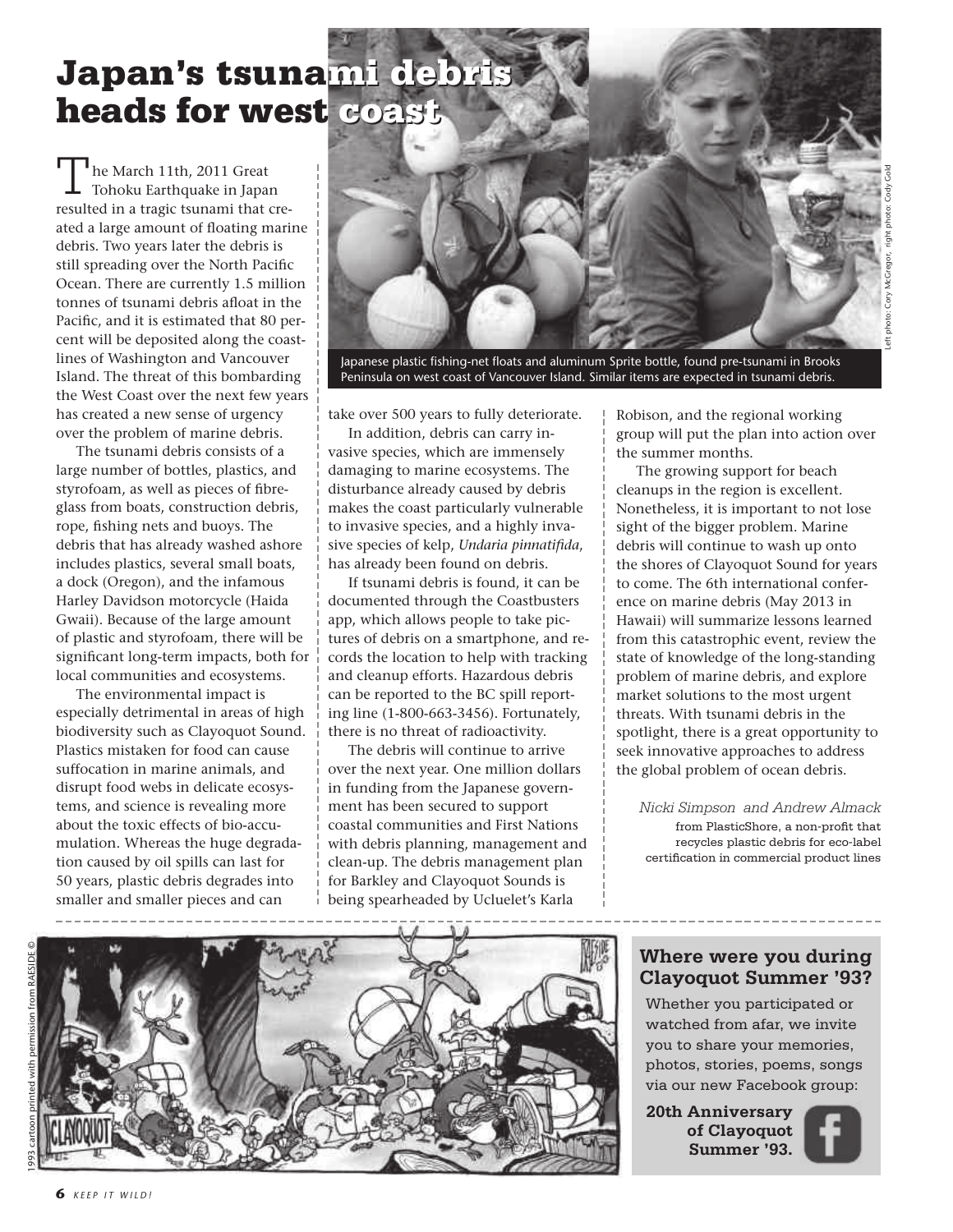

### **Gillian H. Nicol**

*office coordinator (and much more)*

West coast born, Gillian grew up planting trees at the age of four, helped initiate a local recycling program at age 14, and helped develop an organization to advocate against her local port expansion at age 17. Her passion to conserve the environment lead her to study Resource and Environmental Management and Business at the University of Victoria. She joined the FOCS team in October, and enjoys tackling new projects to further the protection of Clayoquot Sound. In her spare time, she's either exploring the outdoors, dancing or baking delicious gluten free goodies.

### **Emery Hartley** *campaigner*

Born and raised a Vancouver Islander, Emery has always been an outdoor enthusiast fascinated with exploring nature and understanding it. An activist from an early age, he has always informed people of environmental issues, and earned the nickname 'Salmon' in high school for trying to raise awareness around the issues facing wild salmon in BC. His early activist career led him to seek a deeper understanding of the natural world through a degree in environmental science at McGill University. Today he is excited to work with FOCS as a campaigner, striving to conserve one of the most enchanting wilderness areas in the world.

### **Introducing new office**



We have moved from the green house on Neill Street (our home for 20 years) to 1160 Pacific Rim Highway, three driveways north of the Live-to-Surf /Beaches Grocery plaza.

Our new home is a ground-floor office on the left hand side of the main house – look for the small FOCS sign.

**Drop-ins and scheduled appointments are welcome. Call us at 250-725-4218 for further inquiries.**

### *Re-commit to Clayoquot Sound!*

Twenty years ago this summer, 12,000 committed people came to protest the clear-cut logging of Clayoquot's ancient temperate rainforest. Almost 900 blockaded a logging road and were arrested for standing up for this irreplaceable wilderness.

FOCS was front and centre in that struggle. Since then, with our supporters' help, we've kept logging out of Clayoquot's remaining intact rainforest valleys. But logging continues in other areas of Clayoquot, salmon feedlots dot the ocean, and Imperial Metals is considering an open-pit copper mine and a gold mine here.

If you love the Sound's magnificent forest and ocean–whether or not you were here for Clayoquot Summer '93— we're asking you to re-commit. A monthly donation, even \$15, is the most effective way to help us stop mines, get salmon farms out of the water, and win more protection for Clayoquot's forests.



**Please fill out the form on the back of this newsletter, click the Donate button at focs.ca or call us at 250-725-4218, and we will gratefully set up your donation.**